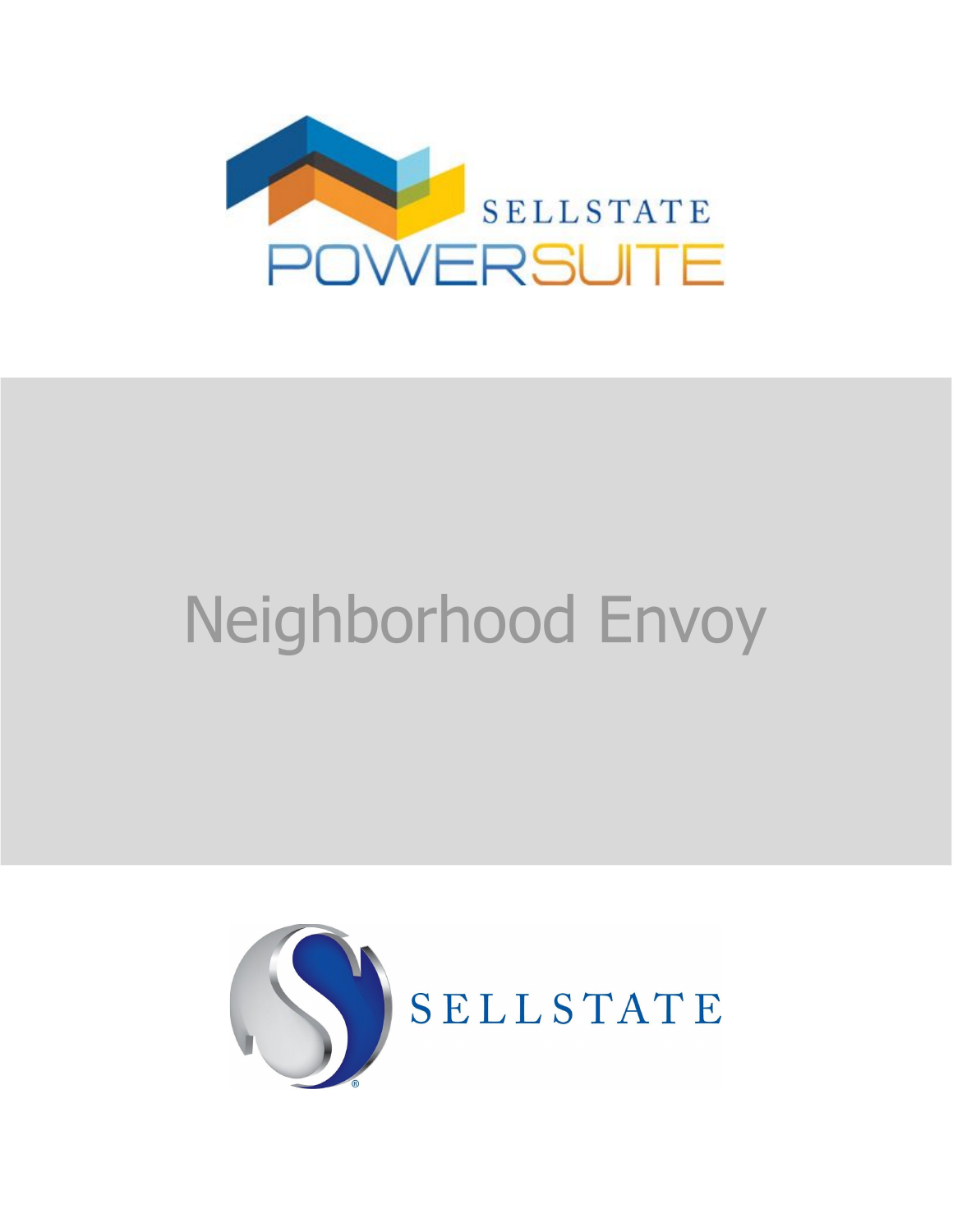\_

Neighborhood Envoy Neighborhood Report Publisher Neighborhood Envoy Report includes public data from various sources. Public data comes from county property records and other publicly available information to produce the report. These can include public tax information and property

deed records. Some records are hand entered and subject to contain errors from time to time which may display applicable sections of Envoy Neighborhood Report. The accuracy of home sales data provided by third party vendors is beyond our control.

\_\_\_\_\_\_\_\_\_\_\_\_\_\_\_\_\_\_\_\_\_\_\_\_\_\_\_\_\_\_\_\_\_\_\_\_\_\_\_\_\_\_\_\_\_\_\_\_\_\_\_\_\_\_\_\_\_\_\_\_\_\_\_\_\_\_\_\_\_\_\_\_\_\_\_\_\_\_\_\_\_\_\_\_\_\_\_\_\_\_\_\_\_\_\_\_\_\_\_\_\_\_\_\_\_\_\_\_\_\_\_\_\_\_\_\_\_\_\_\_\_\_\_\_\_\_\_\_\_\_\_\_\_\_\_\_\_\_\_\_\_\_

Demographic data is based on public census data. Census information displayed on the report is based on census tract or block territory where of the subject location is found. Census tract includes one or more geographic census blocks and census tract usually has wider range of census data for comparison. There are no radius settings in Envoy Neighborhood Report for demographics. The scope of demographics included on the report may be customized only by choosing either Census Tract" or "Block Group" in Envoy > Customize > Neighborhood Definition.

Other information displaying on the report such as Public and Private Schools and Houses of Worship include a customizable radius option.The radius search for Private and Public Schools and Houses of Worship will return the top 20 results based on "Closest to Subject" or "Within a Radius of Subject". The default radius is 15 miles Closest to Subject and this can be customized on the customize tab by clicking the pencil icon (edit) on the corresponding section. Public and Private Schools also have an additional setting to return All Schools in District. Schools and Houses of Worship can be added or removed when editing the schools or houses of worship sections by clicking the checkbox in the results.

#### **Neighborhood Envoy**

Listing information alone is not the whole story; today's consumers expect to be provided with localized information in addition to accurate information about the property delivered from the MLS. With the Neighborhood Envoy, Homes Media Solutions has created a seamless way to integrate multiple data sources into mobile devices, custom reports and broker/agent websites and MLS systems.

● Six categories of demographic data, public and private school information, crime statistics, sold data, climate and houses of worship.



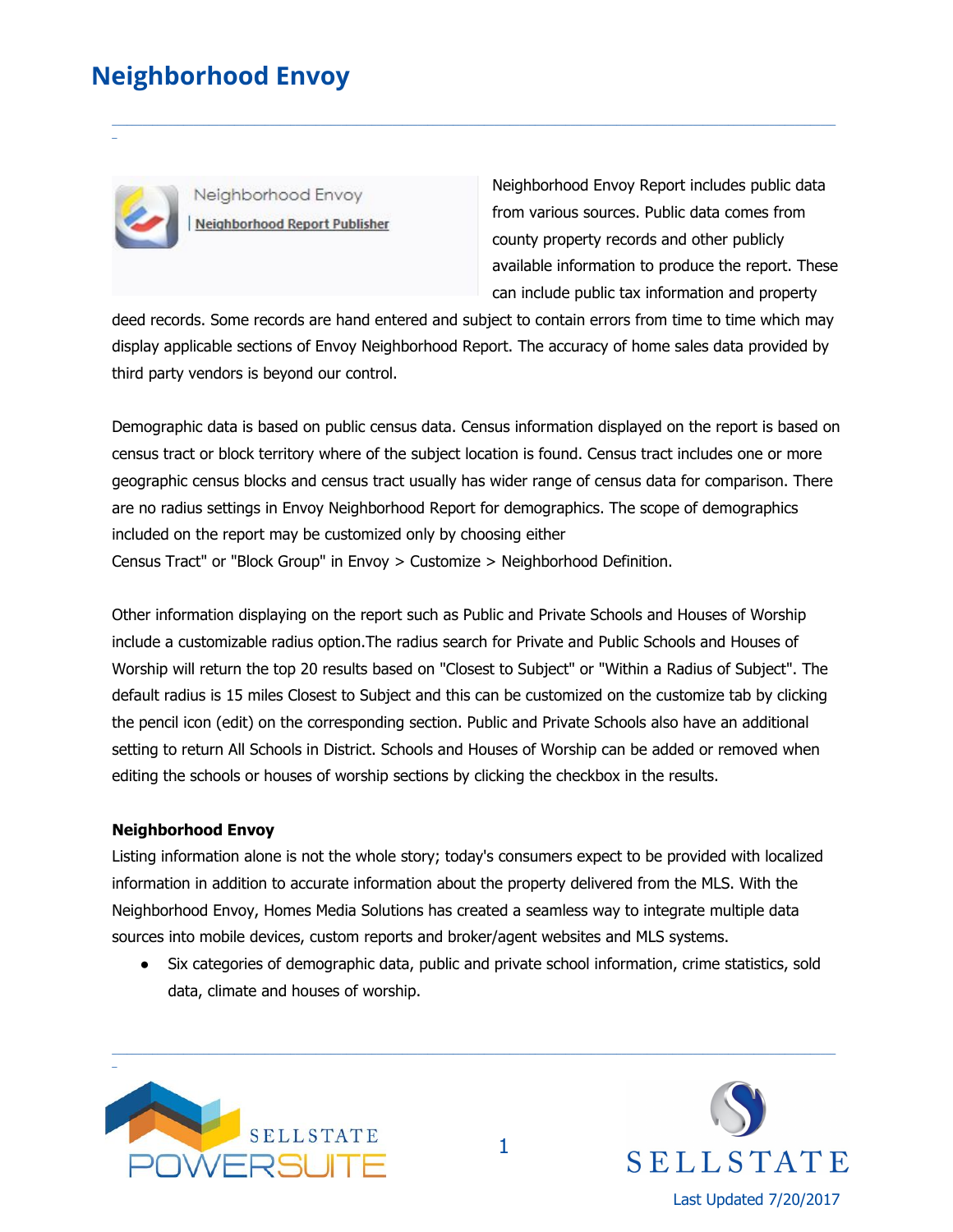\_

## Access with mobile devices via an HTML5 interface optimized for iPhones and Android smart phones.

\_\_\_\_\_\_\_\_\_\_\_\_\_\_\_\_\_\_\_\_\_\_\_\_\_\_\_\_\_\_\_\_\_\_\_\_\_\_\_\_\_\_\_\_\_\_\_\_\_\_\_\_\_\_\_\_\_\_\_\_\_\_\_\_\_\_\_\_\_\_\_\_\_\_\_\_\_\_\_\_\_\_\_\_\_\_\_\_\_\_\_\_\_\_\_\_\_\_\_\_\_\_\_\_\_\_\_\_\_\_\_\_\_\_\_\_\_\_\_\_\_\_\_\_\_\_\_\_\_\_\_\_\_\_\_\_\_\_\_\_\_\_

- Neighborhood Envoy Web enables you to quickly add local neighborhood information for display on your Website or blog.
- Electronic and printed reports for consumers that agents can generate through HomesConnect applications with analysis tools.

Create a neighborhood report for your clients and give them information on the housing market, schools in the area, and local demographics.

| Enter subject property address or city, state |  |
|-----------------------------------------------|--|
|                                               |  |

## **Locate**

Enter the subject property or area as a starting point to get demographic information. Click Find to locate and map your subject property or area.

#### **Properties**

Envoy will locate recently sold homes within your search area. Select the sold homes you would like to include in your report and click Customize.

#### **Cover Page & Property Highlights**

Customize the cover page of your neighborhood report and highlight a specific property in the area. Add a photo and property highlights along with your own personal remarks to your client.



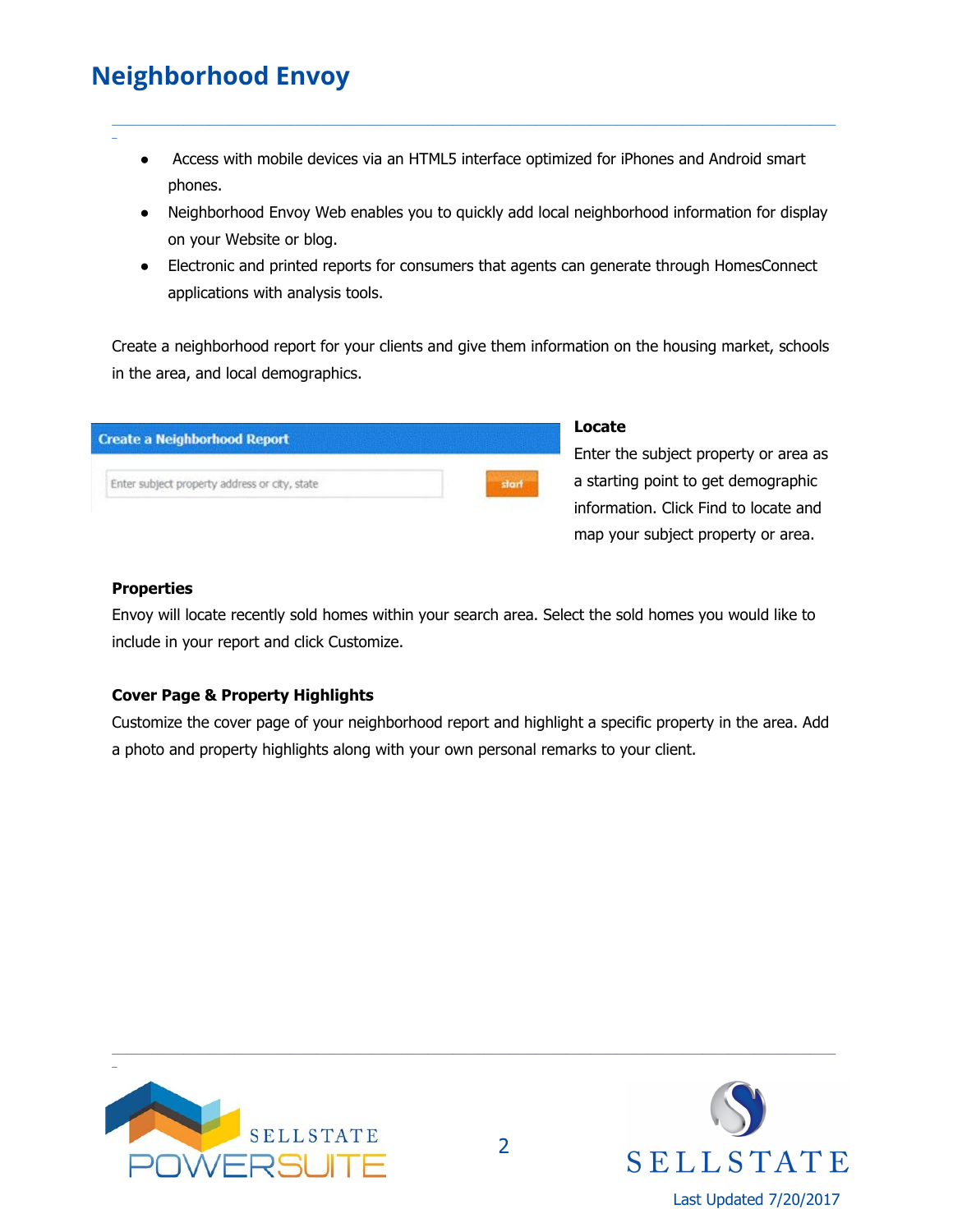### **Cover Page**

This information is optional and will appear on the cover page of your printed Neighborhood Report for the current location.

#### **Prepared For**

| Date:                   | $\sim$ |      |                     | Photo                |  |
|-------------------------|--------|------|---------------------|----------------------|--|
| Title:                  |        |      |                     |                      |  |
| Prepared For:           |        |      | <b>Find Contact</b> |                      |  |
| <b>Subject Property</b> |        |      |                     |                      |  |
| Address:                |        |      |                     |                      |  |
| City:                   | State: | Zip: |                     | Upload/ Change Photo |  |

#### **Property Highlights**

This information, along with the Subject Property information, will appear on the Property Highlights page of your printed Neighborhood Report. To include the Property Highlights page in your printed report you will need to create a new report, or edit and existing report, and click the appropriate check box in the list of pages available for inclusion.

| 1              | <b>Bedrooms</b>          | 7<br>۳  | Immaculate Condition ~  |              |
|----------------|--------------------------|---------|-------------------------|--------------|
| $\overline{2}$ | <b>Bathrooms</b>         | 8<br>٠  | Lovely Wall Coverings * |              |
| 3              | Lot Size                 | 9<br>v  | Move-In Condition       | ۳            |
| 4              | <b>Private Community</b> | 10<br>۳ | Family Room             | $\mathbf{v}$ |
| 5              | Professionally Landsc =  | 11      | <b>Walk-In Closets</b>  | ۳            |
| 6              | Lots of Charm            | 12<br>w | <b>Great Location</b>   | v            |
| Remarks:       |                          |         |                         |              |
|                |                          |         |                         |              |
|                |                          |         |                         |              |



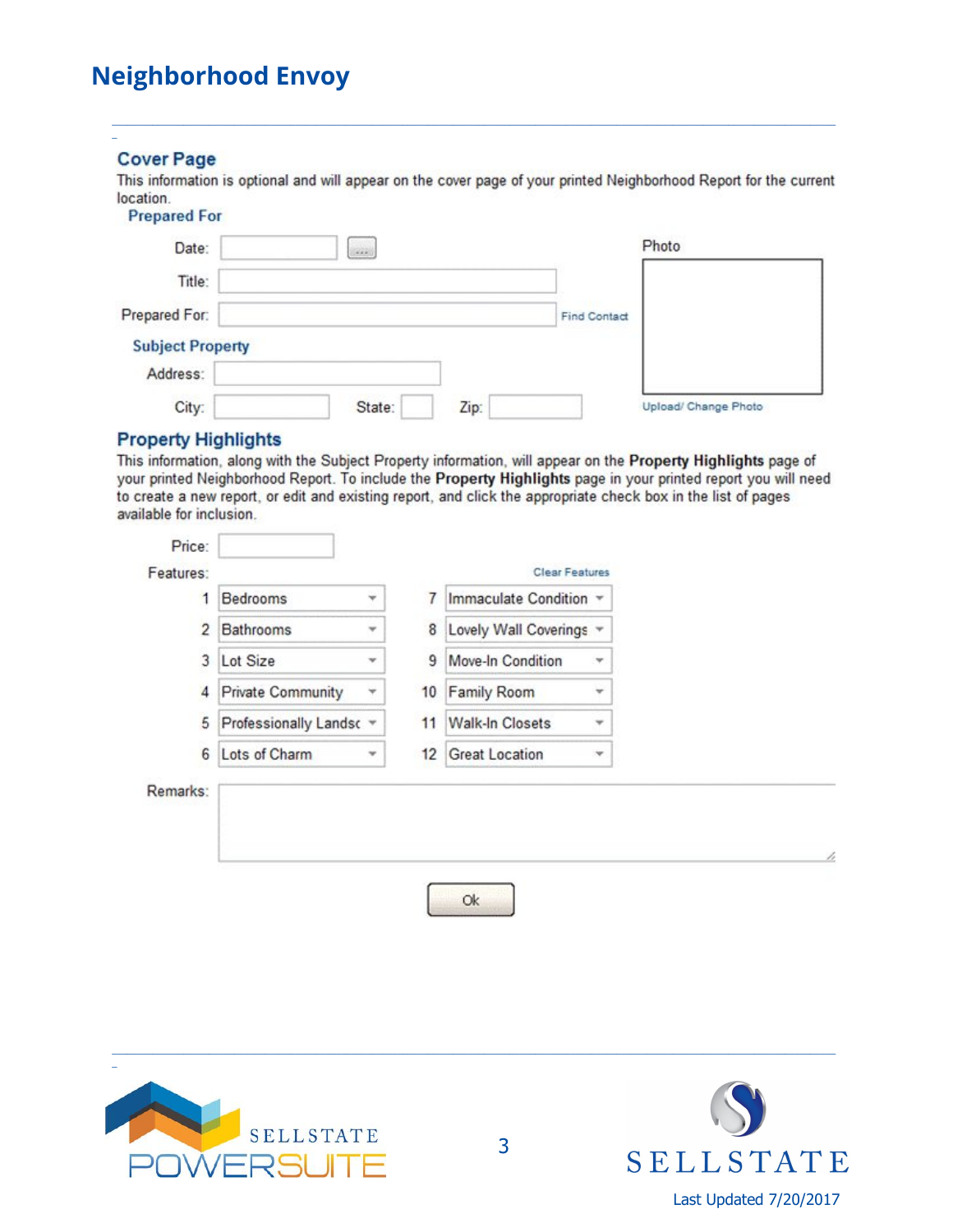#### **Properties**

\_

Sort the property listing table by any of the available criteria and use the checkboxes to select the properties you would like to include in your Neighborhood Report.

\_\_\_\_\_\_\_\_\_\_\_\_\_\_\_\_\_\_\_\_\_\_\_\_\_\_\_\_\_\_\_\_\_\_\_\_\_\_\_\_\_\_\_\_\_\_\_\_\_\_\_\_\_\_\_\_\_\_\_\_\_\_\_\_\_\_\_\_\_\_\_\_\_\_\_\_\_\_\_\_\_\_\_\_\_\_\_\_\_\_\_\_\_\_\_\_\_\_\_\_\_\_\_\_\_\_\_\_\_\_\_\_\_\_\_\_\_\_\_\_\_\_\_\_\_\_\_\_\_\_\_\_\_\_\_\_\_\_\_\_\_\_

|  |              | MLSNu Status Address | List Price | Sold Price | Year Built | List Date | Sold Date | DOM Beds | <b>Baths</b> | SaFt | LotSize      |
|--|--------------|----------------------|------------|------------|------------|-----------|-----------|----------|--------------|------|--------------|
|  | 1 90121 Sold | 101 MARKET ST.       |            | \$449,000  | 2002       |           | 07/02/12  |          |              | 1290 | $\mathbb{Z}$ |
|  | 2 90244 Sold | 555 FRONT ST #       |            | \$499,000  |            |           | 05/10/12  |          |              | 1036 | $-1$         |
|  | 3 90244 Sold | 235 MARKET ST.       |            | \$315,000  | 2002       |           | 05/15/12  |          |              | 1063 | $-1$         |
|  | 4 90249 Sold | 575 6TH AVE #1       |            | \$725,000  | 2007       |           | 04/27/12  |          |              | 1227 | $+1$         |

#### **Customize**

The following sections are available for customization by clicking the edit icon in the top right portion of

the section header:

#### **Map**

\_

Choose which points of interest to show on your map, and add custom map notes.



#### **Neighborhood Definition**

Set your demographic area to either a Block Group or a Census tract.

#### A neighborhood is defined by a:

Block Group

Census Tract



4

The average Block Group contains 400 households. The average Census Tract contains 1200  $\blacksquare$ 



Ok **SELLSTATE** Last Updated 7/20/2017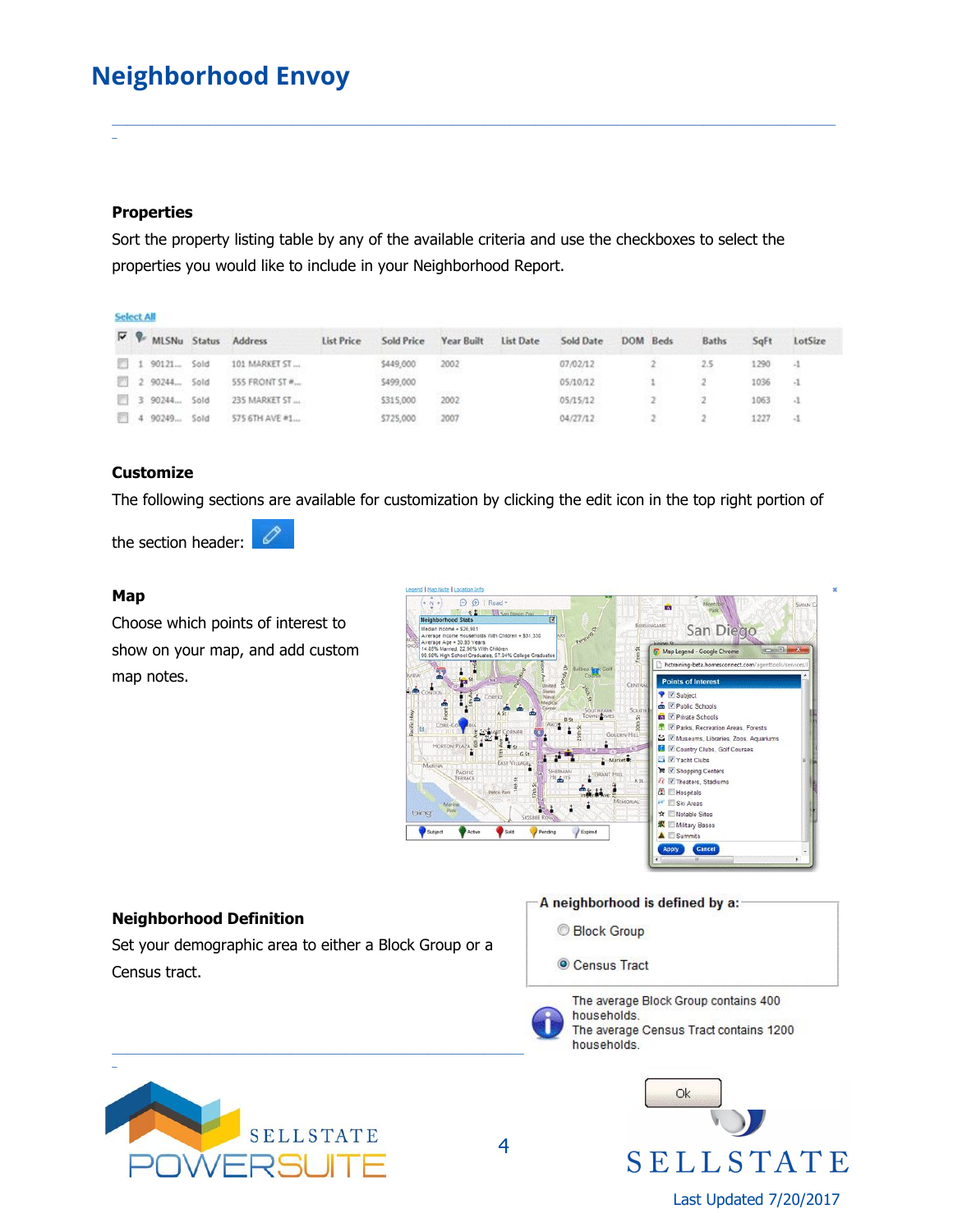#### **Weather Station**

\_

Choose the closest weather station for demographics on climate and weather trends.

#### Weather measurement stations:

- SAN DIEGO AIRPORT
- CLAMESA

\_\_\_\_\_\_\_\_\_\_\_\_\_\_\_\_\_\_\_\_\_\_\_\_\_\_\_\_\_\_\_\_\_\_\_\_\_\_\_\_\_\_\_\_\_\_\_\_\_\_\_\_\_\_\_\_\_\_\_\_\_\_\_\_\_\_\_\_\_\_\_\_\_\_\_\_\_\_\_\_\_\_\_\_\_\_\_\_\_\_\_\_\_\_\_\_\_\_\_\_\_\_\_\_\_\_\_\_\_\_\_\_\_\_\_\_\_\_\_\_\_\_\_\_\_\_\_\_\_\_\_\_\_\_\_\_\_\_\_\_\_\_

#### **Public and Private Schools**

Choose which public schools to display in your report, and set the search area for school information.

| ⊽              | Name                                                                                                 | <b>Address</b>                                     | CSZ.                | Phone          |
|----------------|------------------------------------------------------------------------------------------------------|----------------------------------------------------|---------------------|----------------|
| V              | <b>KIPP ADELANTE</b>                                                                                 | <b>611 BEECH ST</b>                                | SAN DEGO, CA 92101  | (619)233-3242  |
| v              | SAN DEGO INTERNATION                                                                                 | 1405 PARK BLVD                                     | SAN DIEGO, CA 92101 | (619) 525-7464 |
| v              | SAN DEGO LEADS                                                                                       | 1405 PARK BLVD                                     | SAN DIEGO, CA 92101 | (619)525-7456  |
| V              | SAN DEGO CIMA                                                                                        | 1405 PARK BLVD                                     | SAN DIEGO, CA 92101 | (619) 525-7460 |
| $\overline{v}$ | SAN DEGO BUSINESS                                                                                    | 1405 PARK BLVD                                     | SAN DIEGO, CA 92101 | (619) 525-7455 |
| v              | SAN DEGO MVP ARTS                                                                                    | 1405 PARK BLVD                                     | SAN DEGO, CA 92101  | (619) 525-7457 |
| v              | SAN DEGO SCIENCE AND                                                                                 | 1405 PARK BLVD                                     | SAN DIEGO, CA 92101 | (619) 525-7459 |
| $\leftarrow$   |                                                                                                      | m                                                  |                     | ۰l             |
|                | Total Records: 20<br>Selected: 20<br>Select All<br>Select None<br><b>Closest to Subject</b><br>Area: | Restore Defaults<br>15<br>$\overline{\phantom{a}}$ | Go                  |                |

Ok

#### **Houses of Worship**

|                                         | ⊽                       | Denomination                       | Name                                                                     | <b>Address</b>      | CSZ                |
|-----------------------------------------|-------------------------|------------------------------------|--------------------------------------------------------------------------|---------------------|--------------------|
| <b>Houses of Worship</b>                | V                       | Churches, Denominati               | THE SALVATION ARMY                                                       | <b>825 7TH AVE</b>  | San Diego CA 92    |
| Choose houses of worship to include in  | $\triangledown$         | Christian Science Chu              | CHURCH OF SCIENTOLOGY                                                    | 1330 4th Ave        | San Diego CA 92    |
| your report. Choose by denomination and | $\blacktriangledown$    | Presbyterian Churches              | HARBOR PRESBYTERIAN                                                      | 701 5th Ave         | San Diego CA 92    |
|                                         | $\blacktriangledown$    | Presbyterian Churches              | <b>AMEN MISSION</b>                                                      | 845 Broadway        | San Diego CA 92    |
| proximity to your subject property or   | $\overline{\mathbf{v}}$ | Lutheran Churches                  | LUTHERAN FIRST CHURCH                                                    | 1420 3RD AVE        | San Diego CA 92    |
| area.                                   | $\sqrt{2}$              | <b>Baptist Churches</b>            | INNER CITY BAPTIST CHU                                                   | 930 10TH AVE        | San Diego CA 92    |
|                                         | $\blacktriangledown$    | Catholic Churches                  | ST JOSEPH'S CATHEDRAL                                                    | <b>1535 3RD AVE</b> | San Diego CA 92    |
|                                         | $\epsilon$              |                                    | m                                                                        |                     | V                  |
|                                         |                         | <b>Closest to Subject</b><br>Area: | <b>Baptist Churches</b><br><b>Brethren Churches</b><br>Catholic Churchae |                     | <b>Select None</b> |
|                                         |                         |                                    | $\overline{\phantom{a}}$<br>15                                           | Go                  |                    |
| <b>SELLSTATE</b>                        |                         | 5                                  | Close                                                                    |                     | SELLSTATE          |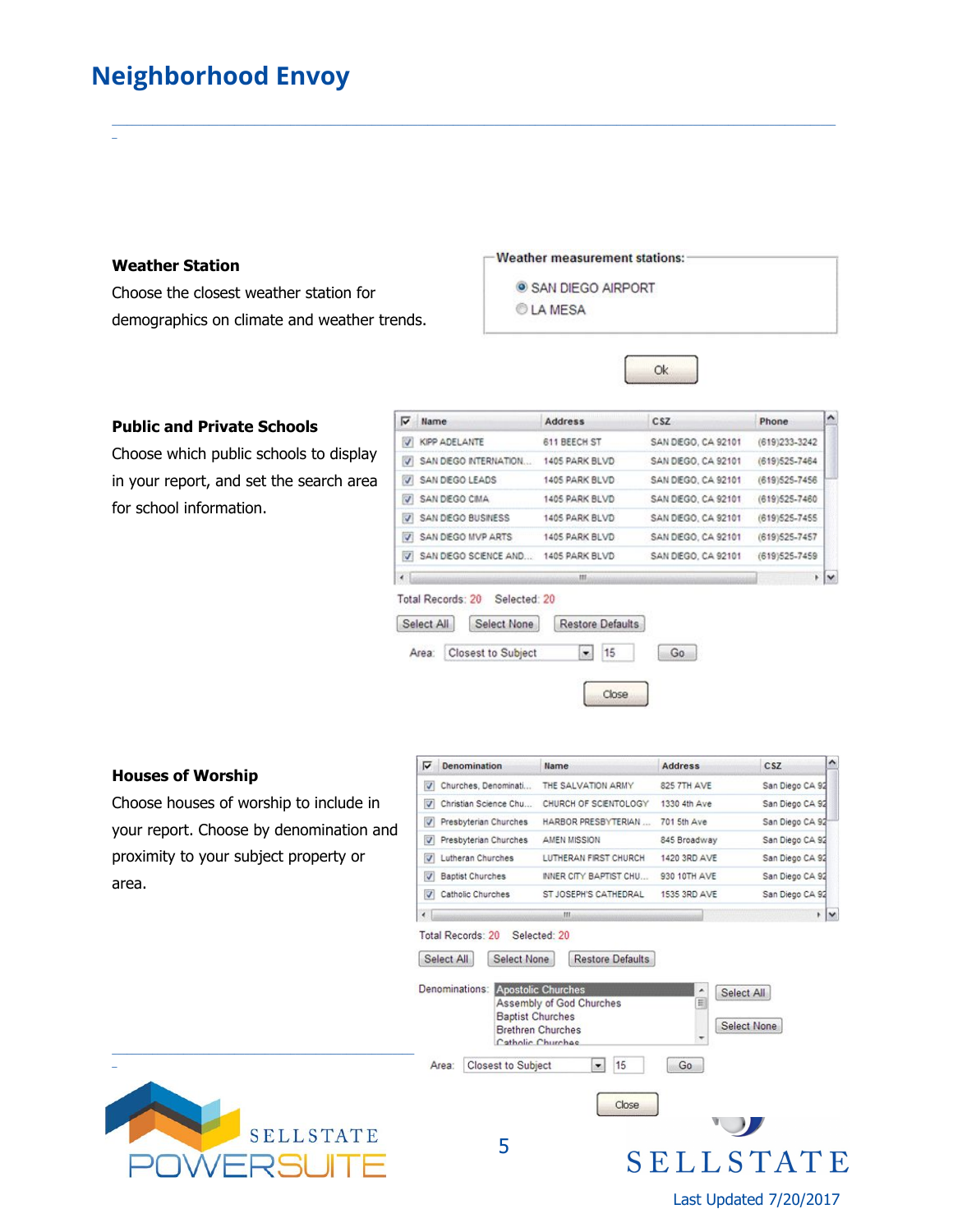\_

Once you have made all your edits, click Publish.

**Create New Report**: From the list of available Neighborhood Envoy pages use the checkboxes to add pages to your custom neighborhood report. As you click, your selections will show in the right column. Use the up and down arrows on the side of the right column to adjust the order of your chosen pages. If you plan to use this report again, name the report and click Save, or simply generate the Tour by clicking Run Report.





\_\_\_\_\_\_\_\_\_\_\_\_\_\_\_\_\_\_\_\_\_\_\_\_\_\_\_\_\_\_\_\_\_\_\_\_\_\_\_\_\_\_\_\_\_\_\_\_\_\_\_\_\_\_\_\_\_\_\_\_\_\_\_\_\_\_\_\_\_\_\_\_\_\_\_\_\_\_\_\_\_\_\_\_\_\_\_\_\_\_\_\_\_\_\_\_\_\_\_\_\_\_\_\_\_\_\_\_\_\_\_\_\_\_\_\_\_\_\_\_\_\_\_\_\_\_\_\_\_\_\_\_\_\_\_\_\_\_\_\_\_\_

1-Minute Reports: To view the pages that are included in a 1-Minute report, right click on the title and click What's in It? To add or remove pages from a 1-Minute report, right click on the title and click "Edit."



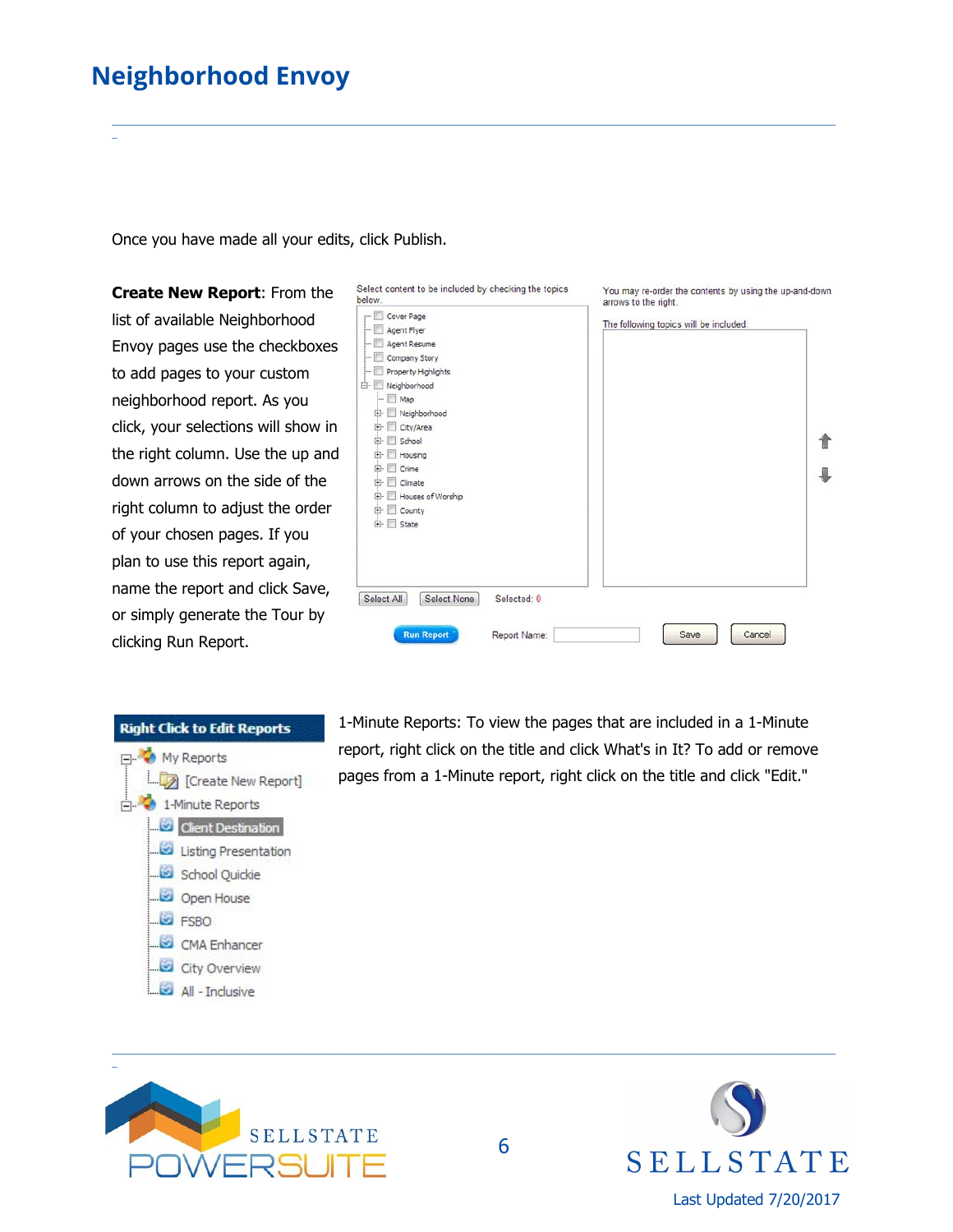\_

**Theme**: Choose the look of your report by choosing from one of the many themes available, or upload your own custom header in your profile.

\_\_\_\_\_\_\_\_\_\_\_\_\_\_\_\_\_\_\_\_\_\_\_\_\_\_\_\_\_\_\_\_\_\_\_\_\_\_\_\_\_\_\_\_\_\_\_\_\_\_\_\_\_\_\_\_\_\_\_\_\_\_\_\_\_\_\_\_\_\_\_\_\_\_\_\_\_\_\_\_\_\_\_\_\_\_\_\_\_\_\_\_\_\_\_\_\_\_\_\_\_\_\_\_\_\_\_\_\_\_\_\_\_\_\_\_\_\_\_\_\_\_\_\_\_\_\_\_\_\_\_\_\_\_\_\_\_\_\_\_\_\_



**Property Layout:** Choose how many properties and how much information to display per page.

**Publishing Option**: You can choose to print your report to a PDF document, email your report as a PDF attachment, or publish your report to your website with a custom generated link. Once all of your options have been selected, Click Run Report.

**Saving Your Report**: If you would like to save your report for later use or future reference, click the Save icons from the header, name your property, and save it to your account.